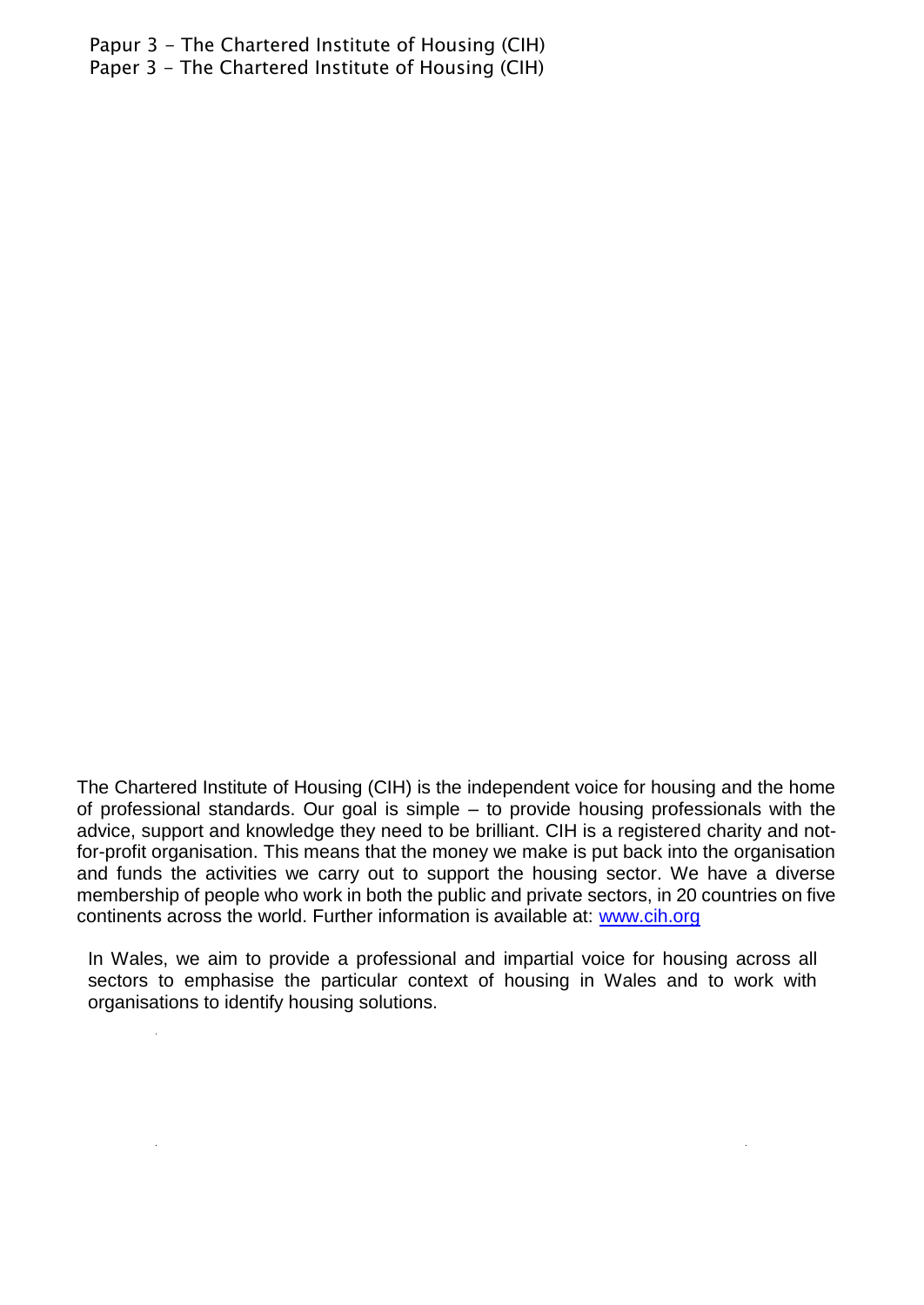#### **General Comments**

CIH Cymru welcomes the opportunity to provide a information to support the Equality, Local Government & Community committee as it undertakes its inquiry into Benefits in Wales: Options for better delivery

Our response is informed by feedback from our members, our knowledge of the housing industry and expertise from our policy and practice teams.

CIH Cymru supports the development of Welsh policies, practices and legislation that aim to address the key housing challenges we face, to improve standards and supply, promote community cohesion, tackle poverty and promote equality. We promote a *one housing system*  approach that:

- places the delivery of additional affordable housing at the top of national, regional and local strategies as a primary method of tackling the housing crisis;
- secures investment to ensure the high and sustainable quality of all homes in a sustainable framework;
- improves standards and develops the consumer voice within the private rented sector
- promotes the concept of housing led regeneration to capture the added value that housing brings in terms of economic, social and environmental outcomes;
- recognises that meeting the housing needs of our communities is a key aspect of tackling inequality and poverty;
- ensures that that there are properly resourced support services in place to prevent homelessness and protect the most vulnerable;
- uses current and potential legislative and financial powers to intervene in housing markets and benefit schemes;
- promotes consumer rights & tenant involvement;
- and supports the continued professional development of housing practitioners.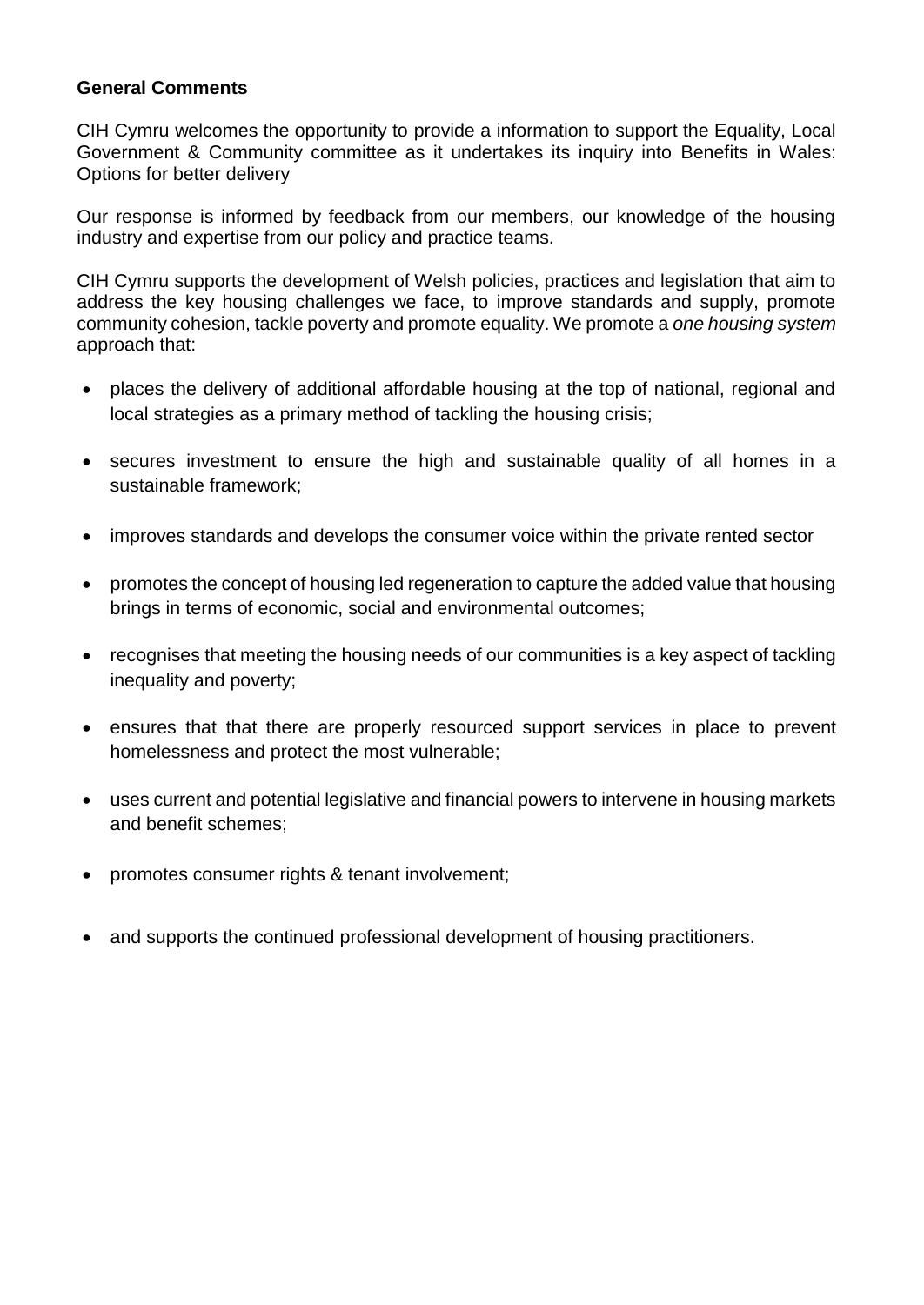### **1. Introduction**

- 1.1 The devolution, either in part or in full, of the welfare benefits system to Wales has been a consistent feature of the debate around public policy for many years, particularly following the devolution of powers over council tax. In 2012 the Silk Commission tasked with reviewing the Welsh Assembly's powers concluded at that time it would not recommend the devolution of the social security system, suggesting that developments in this area should continue to be monitored and options for Wales explored further in the future<sup>1</sup>.
- 1.2 With Wales gaining further tax making powers in recent times, we believe this inquiry provides a timely opportunity to revisit and explore contemporary evidence in relation to welfare benefits that could improve its delivery and positive impact on people's lives in Wales.
- 1.3 It is a timely area of focus given that welfare is by far and away the largest item of UK expenditure being (historically) between 30% and 40% of UK spending (currently a low at 30%). By comparison the next biggest item (health) is around 22%. By comparison the whole of the Welsh block is about 1.5% of UK spending.
- 1.4 The welfare benefits system is an area of huge focus for housing professionals/organisations working across Wales. These benefits play a vital role in supporting a variety of people in a wide range of circumstances; including people living with disabilities, people seeking employment, and families requiring support with living costs.
- 1.5 However, research by a range of bodies (including CIH) and individual stories combine to create a concerning picture of the effectiveness of UK-wide reforms to the welfare benefits system. Our response reflects on both the merits and drawbacks of devolution and also highlights where at present the system of delivering benefits is having a potentially damaging impact on people's lives.

# **2. The current picture**

1

- 2.1 Reform of the welfare benefits system has changed the face of how housing professionals and organisations work with people in receipt of benefits. This has been particularly true since the creation of Universal Credit (UC), and whilst we agree with the principle of simplifying the welfare system; these changes are often having a detrimental impact on the lives of tenants and those organisations tasked with implementing the system.
- 2.2 Our members have reported that since the introduction of UC and the roll-out of the live system initially, and the full service (over the course of 2018) aspects of housing management and the role of housing officers has changed considerably. Our members report the need to invest time in more intensive activities at the front-end of tenancies, working with individuals to identify any factors that could lead to a delay in payment, the need for increased support or require that an alternative payment be made to ensure an individual feels able to meet their housing costs.

[https://webarchive.nationalarchives.gov.uk/20140605075122/http://commissionondevolutioninwales.independ](https://webarchive.nationalarchives.gov.uk/20140605075122/http:/commissionondevolutioninwales.independent.gov.uk/) [ent.gov.uk/](https://webarchive.nationalarchives.gov.uk/20140605075122/http:/commissionondevolutioninwales.independent.gov.uk/)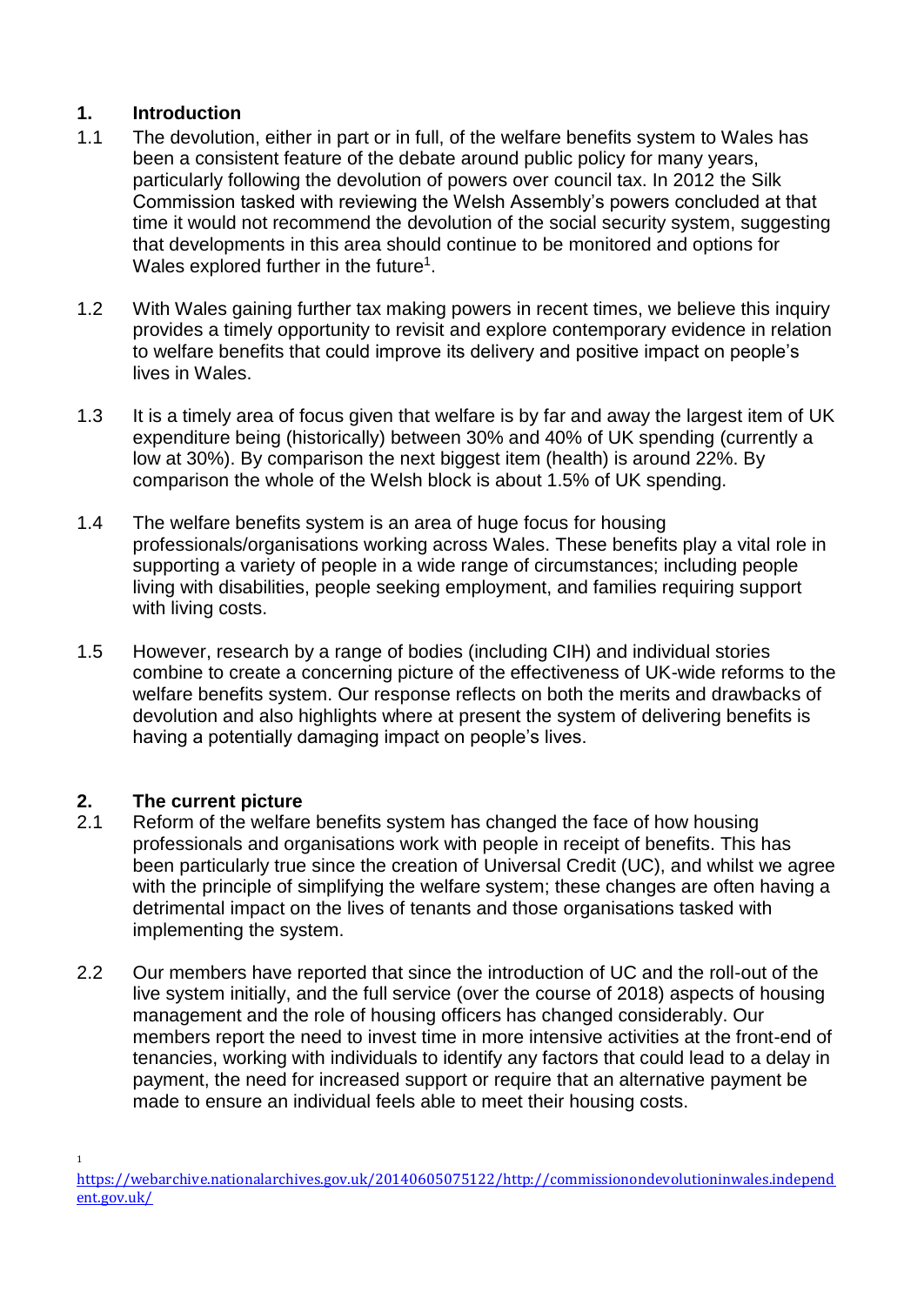- 2.3 The negative experiences of claimants on UC has demonstrated the ways through which many people aren't well served by the current programme of reforms. The Audit Office report focussing on UC reflected:
	- 1 in 5 claimants do not receive their payments on time
	- UC has created additional costs of organisations delivering or supporting those navigating the welfare benefits system
	- Some claimants have struggled to adjust to UC
- 2.4 In two roundtables held for housing professionals in Wales to engage with DWP staff involved in managing the roll-out in Wales, a number of issues reflecting these findings were highlighted, including:
	- Verifying a claimant's identity is causing delays in processing claims
	- Third-party consent to discuss each aspect of a claim resulting in delays
	- Issues for private landlords accessing information / engaging with the process fully – different from the experience of social landlords with access to the online portal
	- More awareness is needed of the role partnership managers can play in highlighting issues and the system through which the DWP prioritises areas to be addressed
	- The feeling that the voice of claimants was not a prominent force behind the changes being made in an effort to improve the system
- 2.5 These challenges have been exacerbated for many through the implementation of the benefit cap. The Work and Pensions Select Committee inquiry into this area revealed that the cap is having little benefit in incentivising people into employment, highlighting:

*"The cap works by taking away some of the money that the Department has calculated that people need to live on. Even without the cap, families on benefits have been left behind: because of the freeze on working-age benefits, income has reduced compared to the cost of living. It is therefore not surprising that the benefit cap often leaves people without enough money to meet their basic needs. As a result, many families face unspeakable hardship and are left with the impossible choices of deciding, for example, whether to pay their rent and not have enough to feed their children, or to feed their children and risk losing their homes." 2*

The report also reflects that only 5% of those households capped move into employment as a result. Which in our views does not indicate that this measure is an effective means of incentivising or enabling individuals to gain employment.

2.6 These measures combined are increasing the pressure on local authority services (broadly speaking) and impacting the ability of those services to provide support at a time where local authorities in Wales are experiencing their eighth consecutive year of budget cuts. Local authorities play an important role in supporting people to

<sup>&</sup>lt;sup>2</sup> [https://www.parliament.uk/business/committees/committees-a-z/commons-select/work-and-pensions](https://www.parliament.uk/business/committees/committees-a-z/commons-select/work-and-pensions-committee/news-parliament-2017/benefit-cap-report-published-17-19/)[committee/news-parliament-2017/benefit-cap-report-published-17-19/](https://www.parliament.uk/business/committees/committees-a-z/commons-select/work-and-pensions-committee/news-parliament-2017/benefit-cap-report-published-17-19/)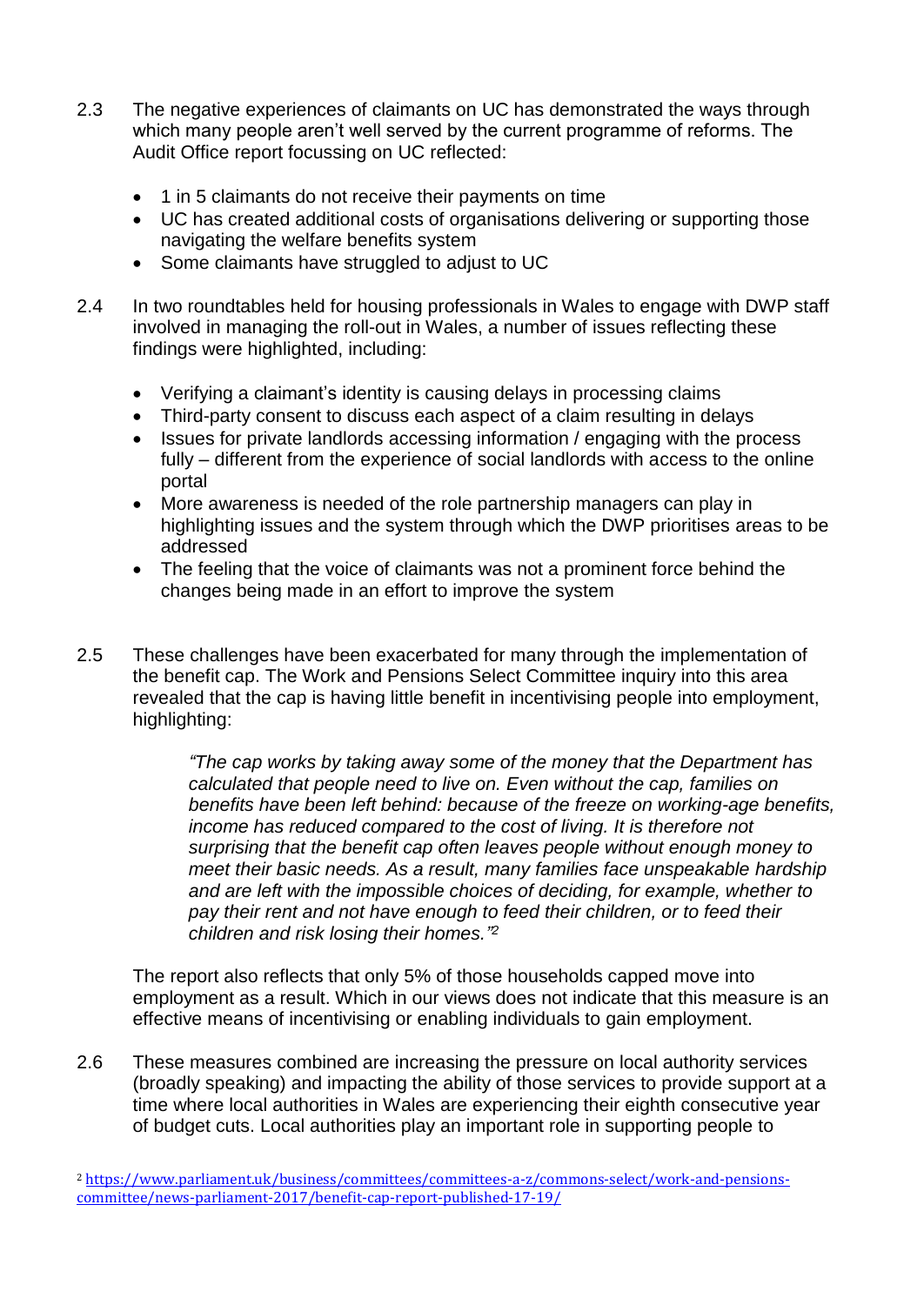access digital skills vital to the online process of completing a claim for UC. Despite the ability to claim back the cost of providing this support, last year local authorities in Wales reported a cost of £1.2m in 2018 associated with this activity, after the overall reclaim cost was deducted from their spending.<sup>3</sup>

2.7 With progress towards placing all claimants on to UC at around 11% in Wales, we are concerned that the current operational challenges being experienced will only intensify under the process of managed migration; which in itself will be complex particularly given that the pilot in Harrogate will deal with those regularly engaged with the job centre – rather than more complex cases.

### **3. The Scottish experience**

- 3.1 The Scotland Act 2016 devolved responsibility for a range of benefits such as personal independence payments and disability living allowance. The combined package of benefits account for a small proportion of expenditure in Scotland. The underpinning principles put forward at the time are those we would welcome seeing broadly underpinning the welfare benefits system as a whole. The approach talks of seven principles:
	- Social security is an investment in the people of Scotland.
	- Social security is itself a human right and essential to the realisation of other human rights.
	- The delivery of social security is a public service.
	- Respect for the dignity of individuals is to be set at the heart of the Scottish social security system.
	- The Scottish social security system is to contribute to reducing poverty in Scotland.
	- The Scottish social security system is to be designed with the people of Scotland on the basis of evidence.
	- Opportunities are to be sought to continuously improve the Scottish social security system in ways which put the needs of those who require assistance first, and advance equality and non-discrimination.
	- The Scottish social security system is to be efficient and deliver value for money.
- 3.2 We believe language such as this could perform a positive role in addressing the stigma linked to people claiming some form of benefit. In addition, the approach is underpinned by a Charter, setting out what people can expect from the system and what is expected of individuals. This was a welcome development and CIH Scotland called for learning to be drawn from the experiences of social landlords in establishing similar charters underpinning tenant scrutiny and accountability – we would be supportive of a similar approach in Wales.
- 3.3 The approach in Scotland demonstrated how devolution could provide an instant benefit with the Scottish Government committing to offsetting the impact of the bedroom tax. Whilst strongly welcomed by the sector initially, CIH Scotland have voiced concerns over the longer-term sustainability of this approach. This is similar for short-term assistance where claimants may be challenging a claim but can receive short term support to ensure their finances are not harmed through this

<sup>3</sup> <https://www.bbc.co.uk/news/uk-wales-politics-47254382>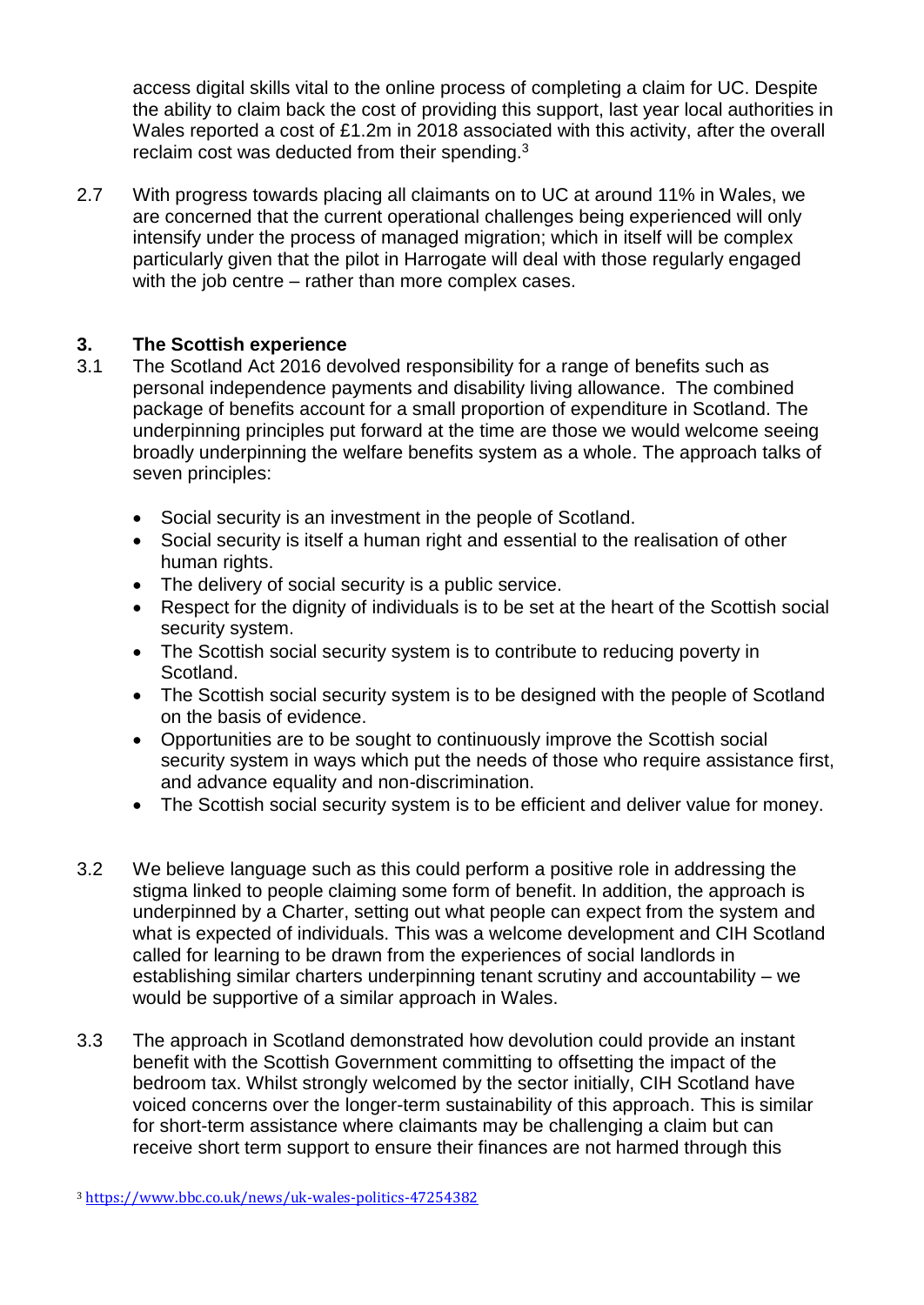activity, however the same support is not available to those challenging a payment outside of the Scottish Government's competency.

3.4 The Scottish approach demonstrated that whilst some flexibility has shielded claimants and organisations from some of the worst effects of benefit changes felt more keenly elsewhere in the UK, the ability to provide long-term reassurance is still curtailed. Careful consideration is required over the capacity and resources available to Welsh Government to provide similar protections over the longer-term.

## **4. Considerations for devolving welfare benefits in Wales**

- 4.1 At present, we do not believe the evidence base exists upon which to conclude that devolution of the full welfare benefit system would bring the desirable outcome in offsetting some or all of the challenges highlighted in the previous section. There is however a compelling case for exploring the opportunity to part-devolve the housingcost element of Universal Credit and potentially the benefit cap, similar to the Scottish model operating on a top-up basis.
- 4.2 We believe these areas merit further exploration due to:
	- Housing being a devolved matter and decisions about eligible housing costs inevitably have an impact on housing markets in Wales
	- Housing costs (unlike other living expenses) vary hugely according to location
	- A top up model would maximise the tax transfer payments from Westminster, while maintaining an ability to protect citizens in Wales from the impact of any future cuts
- 4.3 Wales accounts for 4.8 per cent of the UK population. The nature of the tax base in Wales is an important factor in this discussion. The Wales Centre for Public Policy note the distinguishing features of the tax base in Wales as being:
	- A much higher share of the Welsh income tax base derives from public sector employment and pension incomes than the UK.
	- Wales has a heavier reliance on the manufacturing industry which account for 22 per cent of employment income through the tax base compared with 13 per cent in the rest of the UK
	- Wales has higher levels of economic inactivity, rather than higher levels of unemployment which has created an employment gap rate of 3.6 percentage points over the past decade between Wales and the rest of the UK.<sup>4</sup>
- 4.4 The current social security system is predicated on spreading the cost across a large population. The tax base in Wales makes up a relatively small proportion of the overall tax base. For example, on income tax Wales represents 2.7 per cent.<sup>5</sup> The income tax base in Wales also suffers as a result of possessing a lower number of contributors earning higher wages when compared to the rest of the UK. Taking three of the largest tax bases together (income tax, VAT and National Insurance) they account for 61% of overall expenditure with land-based taxes being much smaller in comparison, and given the lower land values in Wales, this is a factor further weakening the tax base. We believe that the current approach, which spreads social

<sup>4</sup> https://www.wcpp.org.uk/wp-content/uploads/2018/07/The-Welsh-Tax-Base- WCPP-Final-180627.pdf

<sup>5</sup> <https://www.gov.uk/government/statistics/disaggregation-of-hmrc-tax-receipts>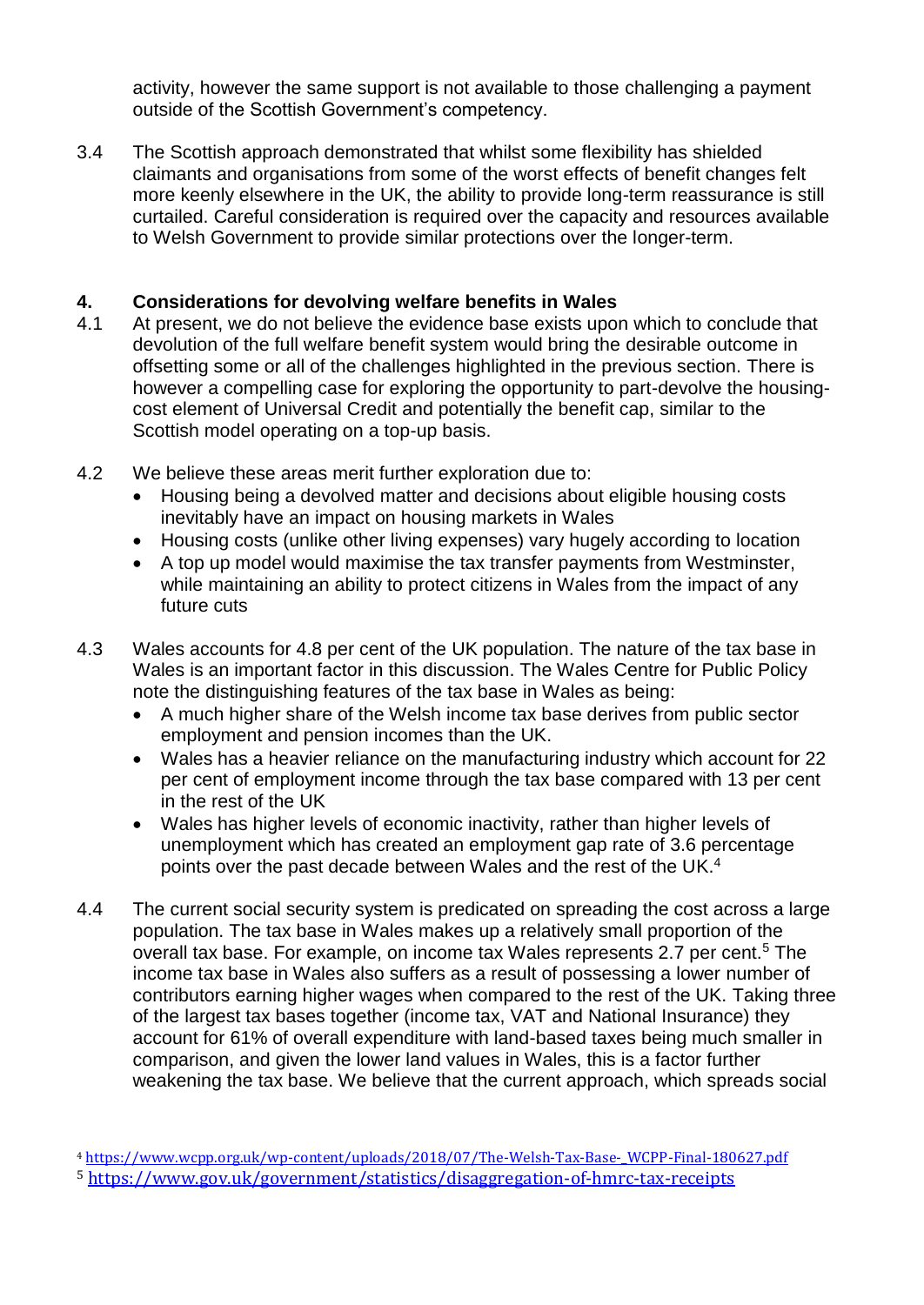security spending over a larger demographic base is one that at present is advantageous to Wales.

- 4.5 Benefit expenditure for the UK is around £177bn and of that £94bn is accounted for by state pension expenditure alone. $6$  In Wales £4.8bn represents the state pension spend set against an overall benefit expenditure of £9.8bn<sup>7</sup>. By 2041, the population of Wales is projected to increase by 4.6%, to 3.26 million, with the number of those aged 65 and older projected to increase by 36.6%, to 232,000. Wales has the highest proportion of older people when compared to the rest of the UK – the pressure this will set against pension expenditure and the broader ability of Welsh Government to effectively fund all areas of benefits (if devolved) could be heavily hampered if the Welsh tax base is not resilient to this growing demand.
- 4.6 In this context it is important to highlight that Wales with its higher dependency on benefits effectively receives a transfer of income from England to Wales. However, there is a risk that this process could be reversed through a fully-devolved approach.
- 4.7 It is also important to consider the pressure benefit devolution could place on Welsh Government budgets. We've seen a continuing trend in NHS spending in Wales, representing a growing proportion of the block grant, a trend which is difficult to reverse in the shorter term. Add to this the impact of full benefit devolution and we may see a knock-on impact on other priority areas, such as housing, transport and community infrastructure.
- 4.8 We would also encourage the committee to consider leavers through which Wales could gain a greater say in how benefits are delivered on a non-devolved basis. One option we believe worth further consideration is exploring the potential to federalise the decision-making system so that nations could vote and equally veto decisions to provide greater equality and balance around how Wales is impacted by decisions taken at a Westminster level.

#### **5. Broader considerations**

- 5.1 A clearer understanding is required of the administrative impact that part or full devolution will have on the block-grant to Wales and how the weaker tax-base and higher welfare-dependency in Wales would impact on the ability to maintain and wherever possible enhance the ability of the welfare benefits system to meet people's needs. With any large-scale systematic change of this kind, a clear timetable would be central to ensuring all services, and the public are well-prepared for what this could mean in practice.
- 5.2 The Scottish approach shows that powers to impact reserved benefits is an important aspect of any discussion in this area. This provision has provided the basis for discussions around more effective financial measures to top-up reserved benefits other than using Discretionary Housing Payments (DHPs). Members report that despite the effectiveness of utilising DHPs in Wales, this does not provide an

<sup>6</sup> <https://www.gov.uk/government/collections/benefit-expenditure-tables>

<sup>7</sup> [https://www.gov.uk/government/publications/benefit-expenditure-and-caseload-tables-](https://www.gov.uk/government/publications/benefit-expenditure-and-caseload-tables-2018)[2018](https://www.gov.uk/government/publications/benefit-expenditure-and-caseload-tables-2018)